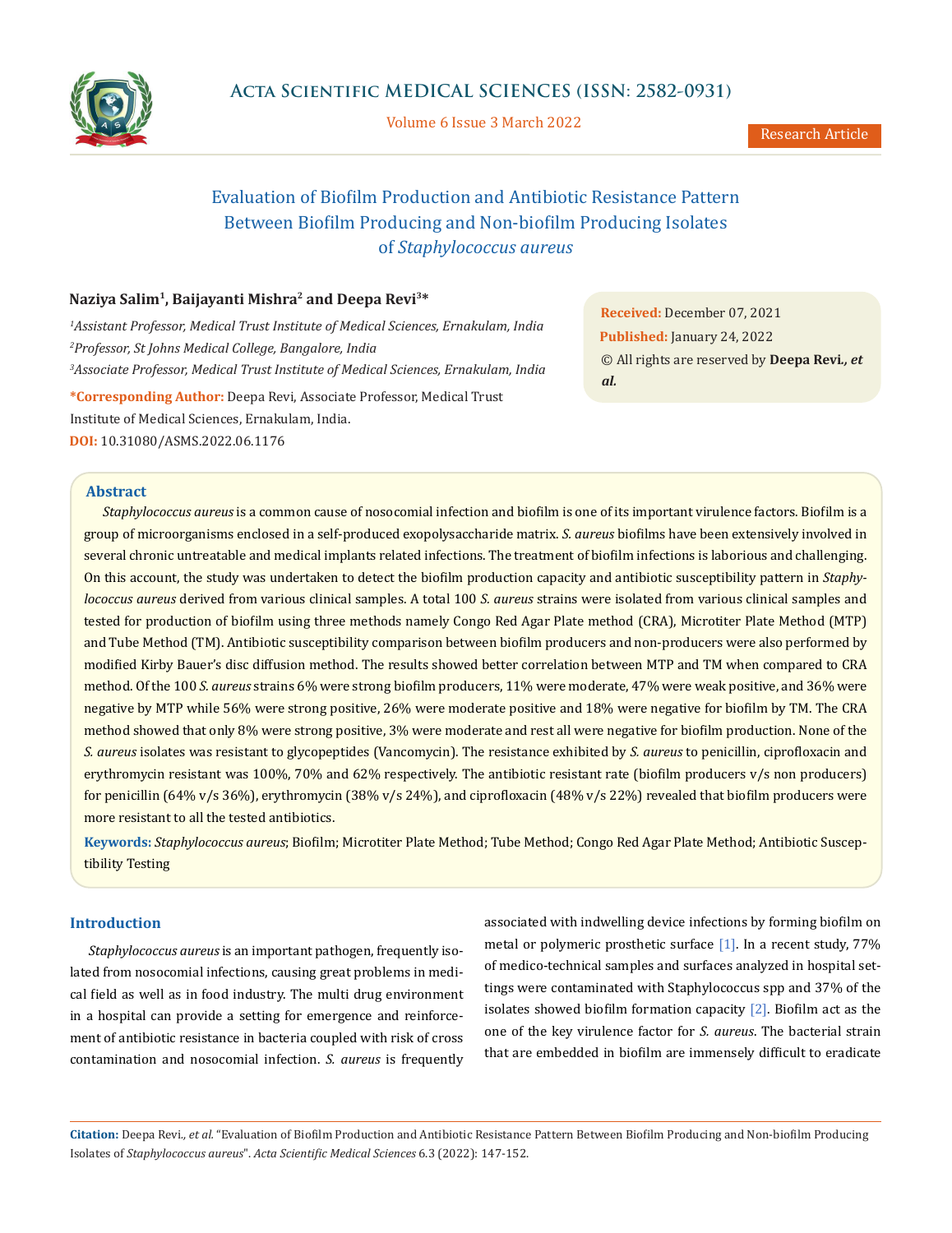with conventional antibiotics and inherently resistant to host immune mechanisms. As a result the treatment of many chronic *S. aureus* biofilm related infections, (like endocarditis, osteomyelitis and indwelling medical device infections) is challenging [3]. Hence the management of biofilm related *S. aureus* infection often requires surgical removal of infected tissue or implanted devices  $[4]$ . This study aims to detect the biofilm production and compare the antibiotic susceptibility pattern between biofilm producers and nonbiofilm producers in *S. aureus*.

# **Materials and Methods**

# *S. aureus* **isolation from clinical samples**

Isolates of 100 *S. aureus* from different clinical samples such as blood, pus, sputum, urine etc, submitted to the microbiology laboratory of St. Johns Medical College, Bengaluru were cultured and characterized. All *S. aureus* isolates were identified by Gram stain, colony characters on the culture plates, catalase test (to differentiate *S. aureus* from *Streptococcus* species) and tube coagulase test (to differentiate *S. aureus* from coagulase negative Staphylococci).

Biofilm detection was done by using Microtiter Plate Method (MTP), Tube Method (TM) and Congo Red Agar method (CRA). ATCC *S. aureus* 25923 (American Type Culture Collection) was used as negative control [5].

#### **Microtiter plate method**

Biofilm detection by MTP was performed as described by Eiichi Ando, Koichi Monden., *et al*. 2004. *S. aureus* isolates were grown over night at 37<sup>0</sup> C in brain heart infusion broth supplemented with 2% glucose and 2% sucrose. The culture was diluted 1:100 in medium, and 150 µl of this cell suspension was added to each well of sterile 96 well polystyrene microtiter plates. After 48hr at 37<sup>0</sup> C wells were gently washed three times with 300 µl distilled water without shaking, dried in an inverted position, and stained with 300 µl of 2% safranine solution for 45 minutes. After staining, plates were washed three times with distilled water. Quantitative analysis of biofilm production was performed by adding 200 µl of ethanol acetic acid (95:5 vol/ vol) to each well to dissolve the remaining stain from well. The optical density was then recorded at 492nm with 630nm reference filter using ELISA reader [6].

We considered the ODs 0.012 to be negative (mean value of all negative controls included in the tests), and those with OD > 0.012 to be positive. All the strains were tested in triplicate in 3 experiments and the average value for each sample was calculated (Table 1).

| <b>Mean OD value</b> | <b>Adherence</b> | <b>Biofilm formation</b> |
|----------------------|------------------|--------------------------|
| < 0.04               | Non              | Non                      |
| $0.04 - 0.08$        | Weak             | Weak                     |
| $0.09 - 0.11$        | Moderate         | Moderate                 |
| >0.11                | Strong           | Strong                   |

**Table 1**: Classification based on OD values obtained from *S. aureus* spp by Microtiter Plate method.

#### **Congo red agar method**

Freeman., *et al.* had described a method of screening biofilm formation by *S. aureus* isolates; which requires the use of a specially prepared solid medium brain heart infusion broth (BHI) supplemented with 5% sucrose and Congo Red. The medium is composed of BHI (37 gms/L), sucrose (50 gms/L), agar no. 1 (10 gms/L) and congo red stain (0.8 gms/L). Congo red was prepared as concentrated aqueous solution and autoclaved at  $121^{\circ}$ C for 15 minutes, separately from other medium constituents and was then added when agar cooled to  $55^{\circ}$ C. Plates were inoculated and incubated aerobically for 24 to 48 hours at  $37^{\circ}$ C [7].

Positive result was indicated by black colonies with a dry crystalline consistency. Weak slime producers usually remained pink, though occasional darkening at the centers of colonies was observed. A darkening of colonies with the absence of dry crystalline colony morphology indicated an intermediate result. The experiment was performed in triplicate and repeated three times.

## **Tube method**

A quantitative assessment of biofilm formation was determined as previously described by Christensen., *et al*. 10 ml trypticase soy broth with 1% glucose was inoculated with a loopful of test organism from overnight culture. Broths were incubated at 37°C for 24 hours. After incubation the cultures were decanted and washed with phosphate buffer saline (pH 7.3). The tubes were dried and stained with 0.1% crystal violet for 30 minute at room temperature. After that stain was discarded and washed with deionized water. Tubes were dried in inverted position at room temperature.

**Citation:** Deepa Revi*., et al.* "Evaluation of Biofilm Production and Antibiotic Resistance Pattern Between Biofilm Producing and Non-biofilm Producing Isolates of *Staphylococcus aureus*". *Acta Scientific Medical Sciences* 6.3 (2022): 147-152.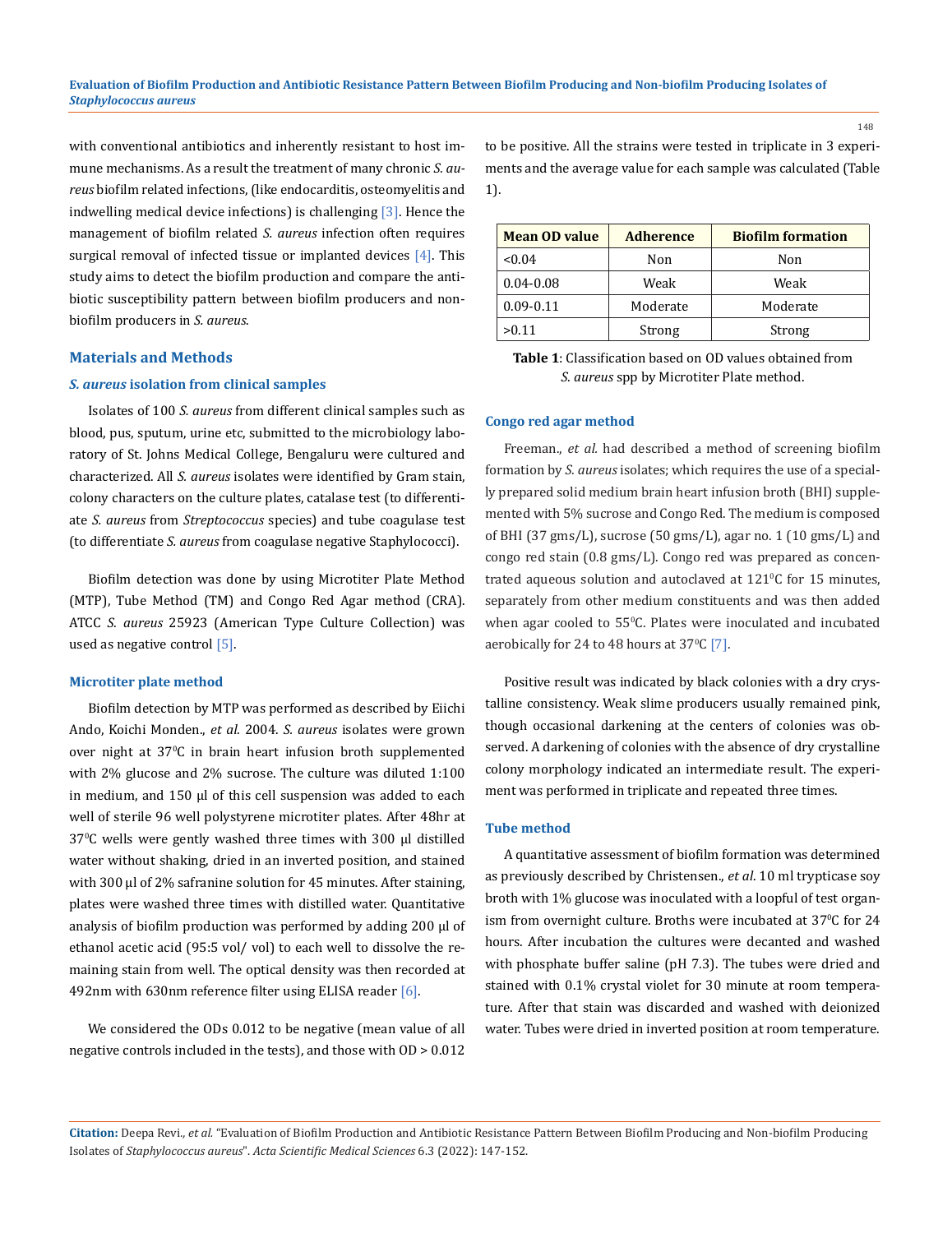#### **Evaluation of Biofilm Production and Antibiotic Resistance Pattern Between Biofilm Producing and Non-biofilm Producing Isolates of** *Staphylococcus aureus*

ducers.

149

In positive biofilm formation, a visible stained film was seen lining the wall and bottom of the tube. Experiments were done in triplicate and read the result as absent, weak, moderate, and strong positive [8].

# **Antibiotic susceptibility testing by modified Kirby Bauer disc diffusion method**

Antibiotic susceptibility testing of the isolates was performed by modified Kirby-Bauer disc diffusion method. The antibiotic concentration of disc used and zone size interpretation was in accordance with clinical laboratory standards institute (CLSI) and compared both biofilm producers and non-producers [9]. First line antibiotics used are Gentamicin - 10 mcg, Tetracycline - 30 mcg, Co-trimaxazole - 25 mcg, Pencillin - 10 mcg, Erythromycin - 15 mcg and Ciprofloxacin - 5 mcg. Second line antibiotics tested were Amikacin - 30 mcg, Netillin - 30 mcg, Chloramphenicol - 30 mcg, Rifampicin - 5 mcg, Cefoxitin - 30 mcg and Vancomycin - 30 mcg.

#### **Results**

# *S. aureus* **isolation from clinical samples**

Out of the 100 *S. aureus* isolated from various clinical materials, 72% were from pus, 7% were from blood, 8% were from sputum,



1% were from throat swab, 1% were from urine and the rest 11% were from other miscellaneous samples (Figure 1). Among these, 82% were slime or biofilm producers and 18% were non slime pro-

**Figure 1:** Clinical samples for isolation of *S. aureus.*

#### **Microtiter Plate method**

In Microtiter Plate method (Figure 2), among the total number of 100 isolates tested for biofilm formation, 6 were strong biofilm producers, 11 were moderate, 47 were weak and 36 were non biofilm producers.



**Figure 2:** Screening of biofilm production by Microtiter Plate method.

### **Tube method**

In tube method (Figure 3) 56 isolates were strong positive 26 were moderate biofilm producers, 18 were non biofilm producers. In TM, 26 were found to be false positive and 5 false negative.

# **Congo red agar method**

By CRA method only 11 isolate were identified as biofilm producers. Findings of CRA method did not correlate well with the MTP method.

### **Antibiotic resistance**

The antibiotic susceptibility test results of the slime producers and non-slime producing *S. aureus* strains collected from various clinical samples are shown in figure 4.

High resistance pattern was observed among biofilm producers in comparison with non-biofilm producers. Maximum resistance was noted against penicillin, followed by ciprofloxacin, erythro-

**Citation:** Deepa Revi*., et al.* "Evaluation of Biofilm Production and Antibiotic Resistance Pattern Between Biofilm Producing and Non-biofilm Producing Isolates of *Staphylococcus aureus*". *Acta Scientific Medical Sciences* 6.3 (2022): 147-152.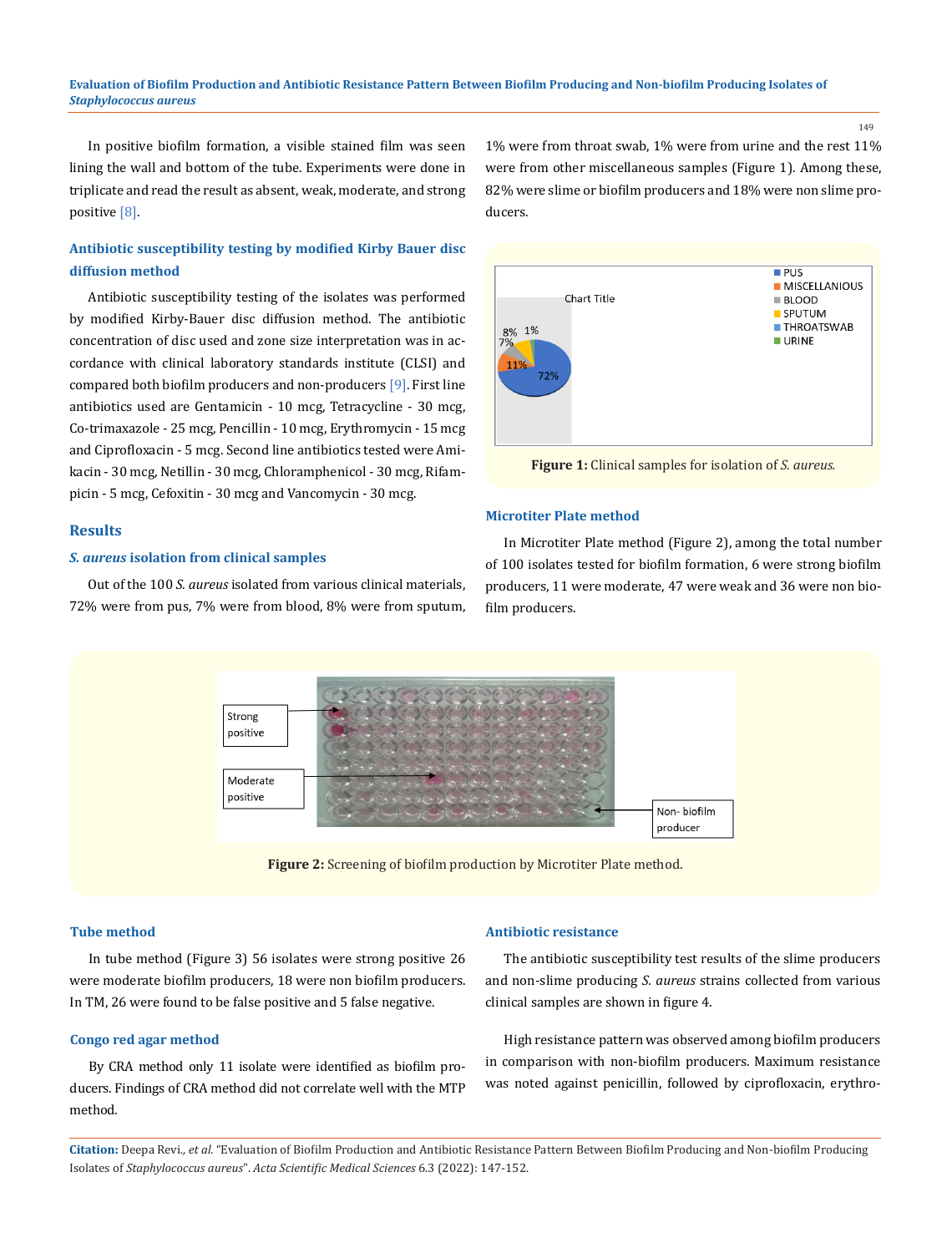mycin, cefoxitin, cotrimaxazole, whereas all the strains were sensitive to vancomycin. Resistance to rifampicin, chloramphenicol and netillin were showed only by biofilm producers. Out of the 8% amikacin resistant isolates 6% were biofilm producers while only 2% were non biofilm producers.



**Figure 3:** Screening of biofilm production by Tube method.



**Figure 4:** In vitro antibiotic susceptibility of slime producing and non-slime producing *S. aureus.*

# **Discussion**

Pili, fimbriae, toxin and biofilm production are certain virulence factors that contribute to the pathogenicity of most bacteria and out of these biofilm production is the most aggressive, exhibiting resistance to anti-microbial agents. Bacterial biofilm also contributes to infection associated with various device and hospital acquired infections. Quarum sensing via the accessory gene regulator (agr) system has been assigned a control role in the pathogenesis of Staphylococci particularly *S. aureus.* Biofilm formation by such microorganism on indwelling devices leads to failure of such devices and also causes recurrent chronic and untreatable infections in patients. To control such infections it is important to detect biofilm producing microorganism and determine the antimicrobial activity of drugs against biofilm producing microorganism. We isolated 100 *S. aureus* spp from various clinical samples and tested their biofilm production capacity by three *in vitro* screening procedures namely Microtiter Plate method, Tube Method and Congo Red Agar method.

In modified Microtiter plate method [supplementation with 2% glucose and 2% sucrose and extended incubation for 48h] biofilm formation was observed in 64 isolates while non-biofilm producers were seen in 36 isolates. In Tube method, 82 isolates were biofilm producers while 18 isolates were non biofilm producers. The TM does not correlate well with MTP method but it was difficult to differentiate the weak biofilm producers with the negative ones. In CRA method, 11 strains were biofilm producers whereas 89 were non biofilm producers. There is no correlation between MP method and TM. Previous studies have also showed that the CRA method cannot be recommended for the accurate detection of biofilm formation by Staphylococcus isolates [8,10].

In a similar recent study of biofilm production involving 92 bacterial isolates from chronic wound infections, the TCP method revealed 78% as biofilm producers (and 21% as weak or non-biofilm producers), the TM method showed 37% as biofilm producers (and 63% as non-biofilm producers) while the CRA showed only 55% as biofilm (and remaining 45% as non-biofilm ) producers [11]. Even though TM method did not give any false positive results, 41.3% isolates had given false negative results. For TM method, the specificity was 100% while sensitivity and accuracy 47% and 58% respectively. Whereas for CRA method, the sensitivity, sensitivity (57%), specificity (50%) and accuracy (57%, 50% and 55% respectively) were low compared to both TM and TCP method [11]. In another recent study of biofilm production in uropathogens using the three methods, TCP method detected 45% as biofilm producers, TM detected 40% while CRA revealed only 11% of isolates as biofilm producers. This study concluded that TCP was more sensitive than TM and CRA methods, for assessment of bio-

**Citation:** Deepa Revi*., et al.* "Evaluation of Biofilm Production and Antibiotic Resistance Pattern Between Biofilm Producing and Non-biofilm Producing Isolates of *Staphylococcus aureus*". *Acta Scientific Medical Sciences* 6.3 (2022): 147-152.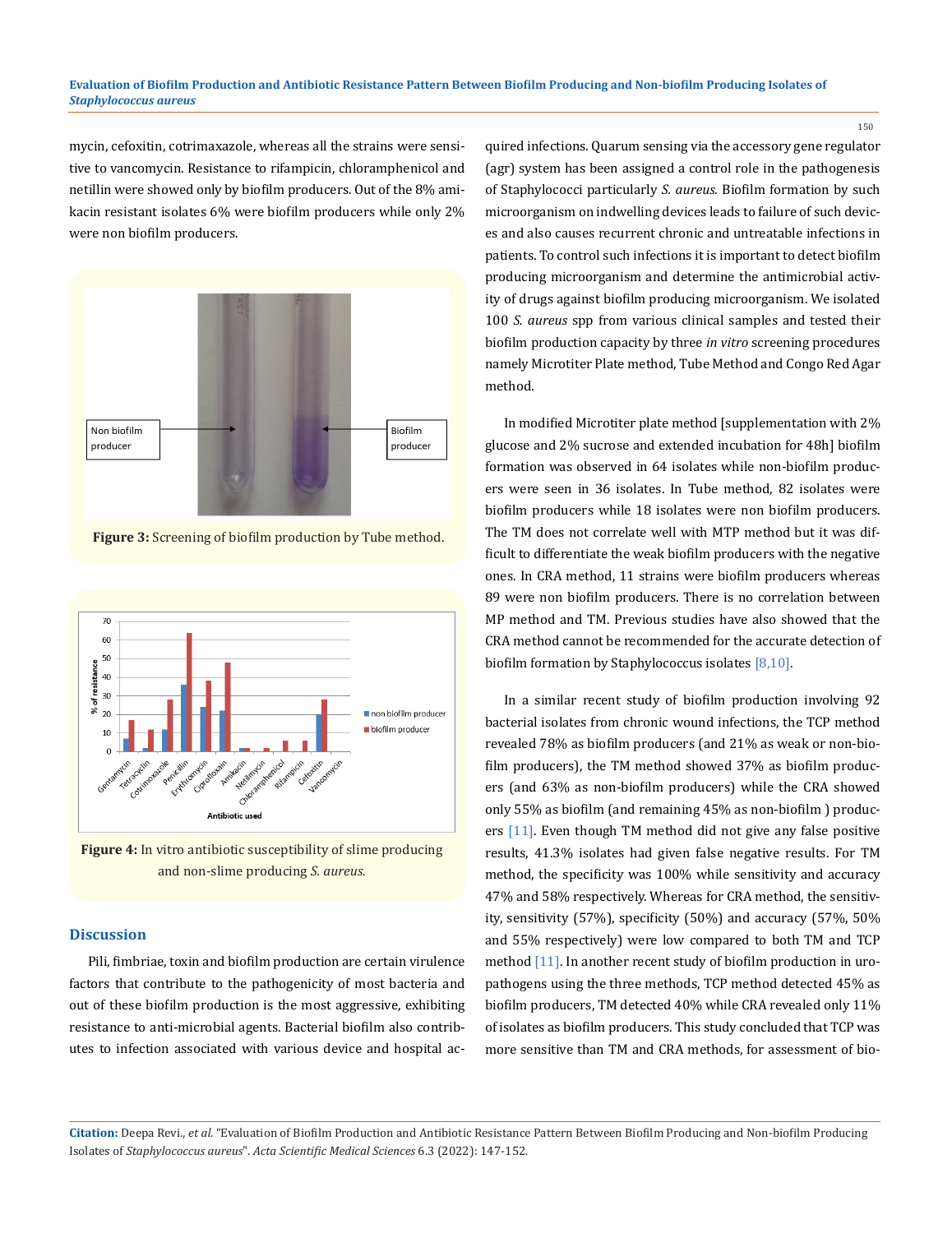film producers and TM method, even though was difficult to distinguish between weak and non production of biofilm, correlated with TCP method [12]. We considered Modified MP method as gold standard for this study as various researches also proven this method is better than standard MP method trypticase soy broth without glucose [8].

In this study we compared antibiotic sensitivity pattern of biofilm producers and non-producers of *S. aureus*. The significant observation was that the high resistance shown by biofilm producers to conventional antibiotics than non-biofilm producers. This result was supported by other studies also  $[13,14]$ . Mostly all of the strong biofilm producers and most weak biofilm producers showed multi drug resistance while only few non-biofilm producers had multi drug resistance, confirming that the production of biofilms made the pathogen sensitive to a limited spectrum of antibiotics  $[15]$ . All strains were sensitive to vancomycin this is also concordant with other study also  $[16]$ . Our study showed that modified MTP method was a better screening method for biofilm production than TM and CRA method and antibiotic resistance was more in biofilm producing strains compared to non-producing strains. Individual antibiotics are generally ineffective against bacterial biofilms. To overcome such problems, combination of antibiotics is a possible alternative to treat Staphylococcal biofilm infections.

# **Conclusion**

The modified MTP method is an accurate and reproducible screening method with the potential to serve as a reliable quantitative technique for determining the biofilm formation capacity by clinical isolates from clinical samples. TM and CRA methods are cheaper and easier technique compared to MTP method which can be modified to improve the accuracy and sensitivity of the test. Biofilm producing *S. aureus* exhibit more antibiotic resistance compared to no biofilm producers. Individual antibiotics are ineffective against bacterial biofilms. Combination of antibiotics is a possible alternative method for the treatment of such infections.

### **Acknowledgement**

We are grateful to the Director, Dean and Head of the Department of St John's Medical College Bengaluru for the support and timely help to conduct this study. We would also like to extend my gratitude to the Director, Principal and Head of the Department of Medical Trust Institute Of Medical Sciences Cochin.

#### **Conflict of Interest**

There is no conflict of interest.

### **Bibliography**

- 1. Ji- Lu Sun., *et al*[. "Growth properties of Staphylococcus aureus](https://academicjournals.org/article/article1380714383_Sun%20et%20al.pdf) [in biofilm formed on polystyrene plate".](https://academicjournals.org/article/article1380714383_Sun%20et%20al.pdf) *African Journal of Microbiology Research* [6.13 \(2012\): 3284-3291.](https://academicjournals.org/article/article1380714383_Sun%20et%20al.pdf)
- 2. Akim Socohou., *et al*[. "Antibiotics Resistance and Biofilm For](https://doi.org/10.1155/2020/6512106)[mation Capacity of Staphylococcus spp. Strains Isolated from](https://doi.org/10.1155/2020/6512106) [Surfaces and Medicotechnical Materials".](https://doi.org/10.1155/2020/6512106) *International Journal [of Microbiology](https://doi.org/10.1155/2020/6512106)* (2020): 6.
- 3. Sander Cores., *et al*[. "Staphylococcus aureus biofilm formation](https://pubmed.ncbi.nlm.nih.gov/19863820/) [at the physiologic glucose concentration depends on the S. au](https://pubmed.ncbi.nlm.nih.gov/19863820/)reus lineage". *[BMC Microbiology](https://pubmed.ncbi.nlm.nih.gov/19863820/)* 9 (2009): 229.
- 4. Blais R Boles., *et al*[. "Staphylococcal biofilm disassembly".](https://pubmed.ncbi.nlm.nih.gov/21784640/)  *[Trends in Microbiology](https://pubmed.ncbi.nlm.nih.gov/21784640/)* 19 (2011): 449-455.
- 5. Rania M Abdel Halim., *et al*[. "Detection of Biofilm Producing](https://pubmed.ncbi.nlm.nih.gov/30159052/) [Staphylococci among Different Clinical Isolates and Its Rela](https://pubmed.ncbi.nlm.nih.gov/30159052/)[tion to Methicillin Susceptibility".](https://pubmed.ncbi.nlm.nih.gov/30159052/) *Open Access Macedonian [Journal of Medical Sciences](https://pubmed.ncbi.nlm.nih.gov/30159052/)* 6.8 (2018): 1335-1341.
- 6. [Eiichi Ando Koichi Monden.,](https://pubmed.ncbi.nlm.nih.gov/15551758/) *et al*. "Biofilm Formation among [Methicillin Resistant Staphylococcus aureus Isolates from Pa](https://pubmed.ncbi.nlm.nih.gov/15551758/)[tients with Urinary Tract Infection".](https://pubmed.ncbi.nlm.nih.gov/15551758/) *Acta Medica Okayama* 58 [\(2004\): 207-214.](https://pubmed.ncbi.nlm.nih.gov/15551758/)
- 7. Freeman DJ., *et al*[. "New method for detecting slime produc](https://www.ncbi.nlm.nih.gov/pmc/articles/PMC1142068/)[tion by coagulase negative staphylococci".](https://www.ncbi.nlm.nih.gov/pmc/articles/PMC1142068/) *Journal of Clinical Pathology* [42 \(1989\): 872-874.](https://www.ncbi.nlm.nih.gov/pmc/articles/PMC1142068/)
- 8. T Mathur., *et al*[. "Detection of biofilm formation among the](https://pubmed.ncbi.nlm.nih.gov/16505551/) [clinical isolates of Staphylococci: An evaluation of three differ](https://pubmed.ncbi.nlm.nih.gov/16505551/)ent screening methods". *[Indian Journal of Medical Microbiol](https://pubmed.ncbi.nlm.nih.gov/16505551/)ogy* [24 \(2006\): 25-29.](https://pubmed.ncbi.nlm.nih.gov/16505551/)
- 9. Performance Standard for Antimicrobial Susceptibility Testing, 15<sup>th</sup> International supplement testing M 100-S 15. Wayne (CLSI); Clinical Laboratory Standard Institute (CLSI) (2005).
- 10. Dr MK Lalitha. "Methods of Antimicrobial Susceptibility Testing". In: Manual on Antimicrobial Susceptibility Testing (2004): 7.
- 11. Harika K., *et al*[. "Detection of Biofilm Production and Its Im](https://pubmed.ncbi.nlm.nih.gov/33343163/)[pact on Antibiotic Resistance Profile of Bacterial Isolates from](https://pubmed.ncbi.nlm.nih.gov/33343163/) Chronic Wound Infections". *[Journal of Global Infectious Diseas](https://pubmed.ncbi.nlm.nih.gov/33343163/)es* [12.3 \(2020\): 129-134.](https://pubmed.ncbi.nlm.nih.gov/33343163/)

**Citation:** Deepa Revi*., et al.* "Evaluation of Biofilm Production and Antibiotic Resistance Pattern Between Biofilm Producing and Non-biofilm Producing Isolates of *Staphylococcus aureus*". *Acta Scientific Medical Sciences* 6.3 (2022): 147-152.